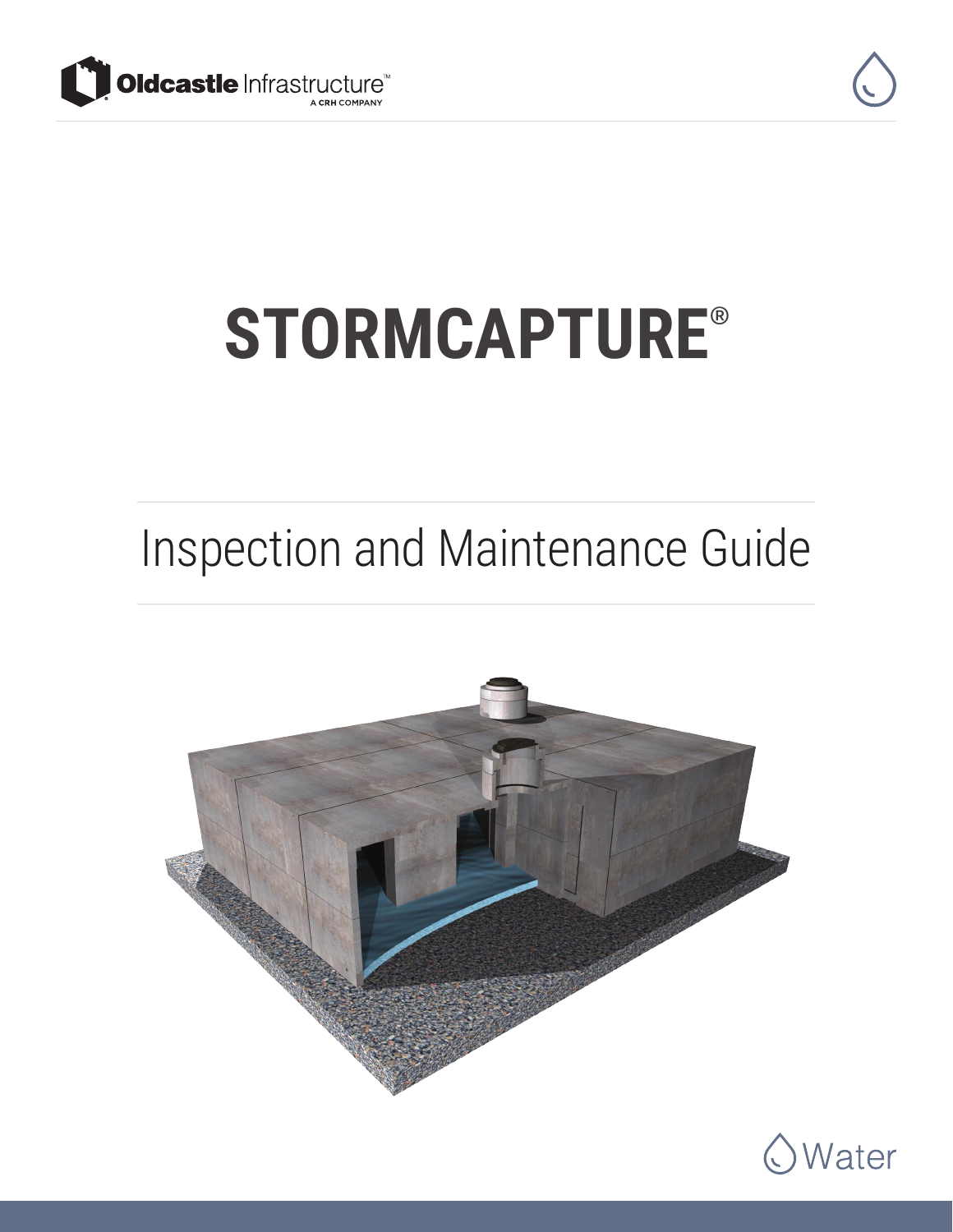#### **Description**

The StormCapture® system is an underground, modular, structural precast concrete storage system for stormwater detention, retention, infiltration, harvesting and reuse, and water quality volume storage. The system's modular design utilizes multiple standard precast concrete units with inside dimensions of 7 feet by 15 feet (outside dimensions of 8 feet by 16 feet) to form an underground storage system. The inside height of the StormCapture system can range from 2 feet to 14 feet. This modular design provides limitless configuration options for sitespecific layouts.

StormCapture components can be provided as either open-bottom modules to promote infiltration or closedbottom modules for detention. In some cases, StormCapture modules can be placed in a checkerboard configuration for an even more efficient design. A Link Slab, with a footprint of 9 feet by 17 feet, is then used to bridge each space without a module.

The standard StormCapture design incorporates lateral and longitudinal passageways between modules to accommodate internal stormwater conveyance throughout the system. These passageways may be classified as either a "window configuration" with standard 12-inch tall sediment baffles extending up from the floor of the module to the bottom of the window, or a "doorway configuration" without the sediment baffles. The function and drainage rate of a StormCapture system depends on site-specific conditions and requirements.

Stormwater typically enters the StormCapture system through an inlet pipe. Grated inlets can also be used for direct discharge into the system. The StormCapture system is rated for H-20 traffic loading with limited cover. Higher load requirements can also be accommodated. In addition, StormCapture systems are typically equipped with a limited number of maintenance modules that provide access to the system for ongoing inspection and maintenance.

#### **Function**

The StormCapture system is primarily used to manage water quantity by temporarily storing stormwater runoff from impervious surfaces to prevent flooding, slow down the rate at which stormwater leaves the site, and reduce receiving stream erosion. In addition, the StormCapture system can be used to capture stormwater runoff for water quality treatment. Regardless of how the StormCapture system is used, some sedimentation may occur in the modules during the time water is stored.

#### **Configurations**

The configuration of the StormCapture systems may vary, depending on the water quality and/or quantity requirements of the site. StormCapture configurations for detention, retention/infiltration, and retention/ harvesting are described below.

#### **Detention**

StormCapture Detention systems are designed with a closed bottom to detain stormwater runoff for controlled discharge from the site. This design may incorporate a dead storage sump and a permanent pool of water if the outlet pipe is higher than the floor elevation. Discharge from the system is typically controlled by an outlet orifice and/or outlet weir to regulate the rate of stormwater leaving the system. StormCapture Detention systems are typically designed with silt-tight joints, however when conditions exist that require a StormCapture system to be watertight, the system may be wrapped in a continuous, impermeable geomembrane liner. If the StormCapture Detention system includes Link Slabs, a liner must be used to detain water since the chambers under each Link Slab have no floor slab. In this case, care must be taken by maintenance personnel not to damage the exposed liner beneath each Link Slab.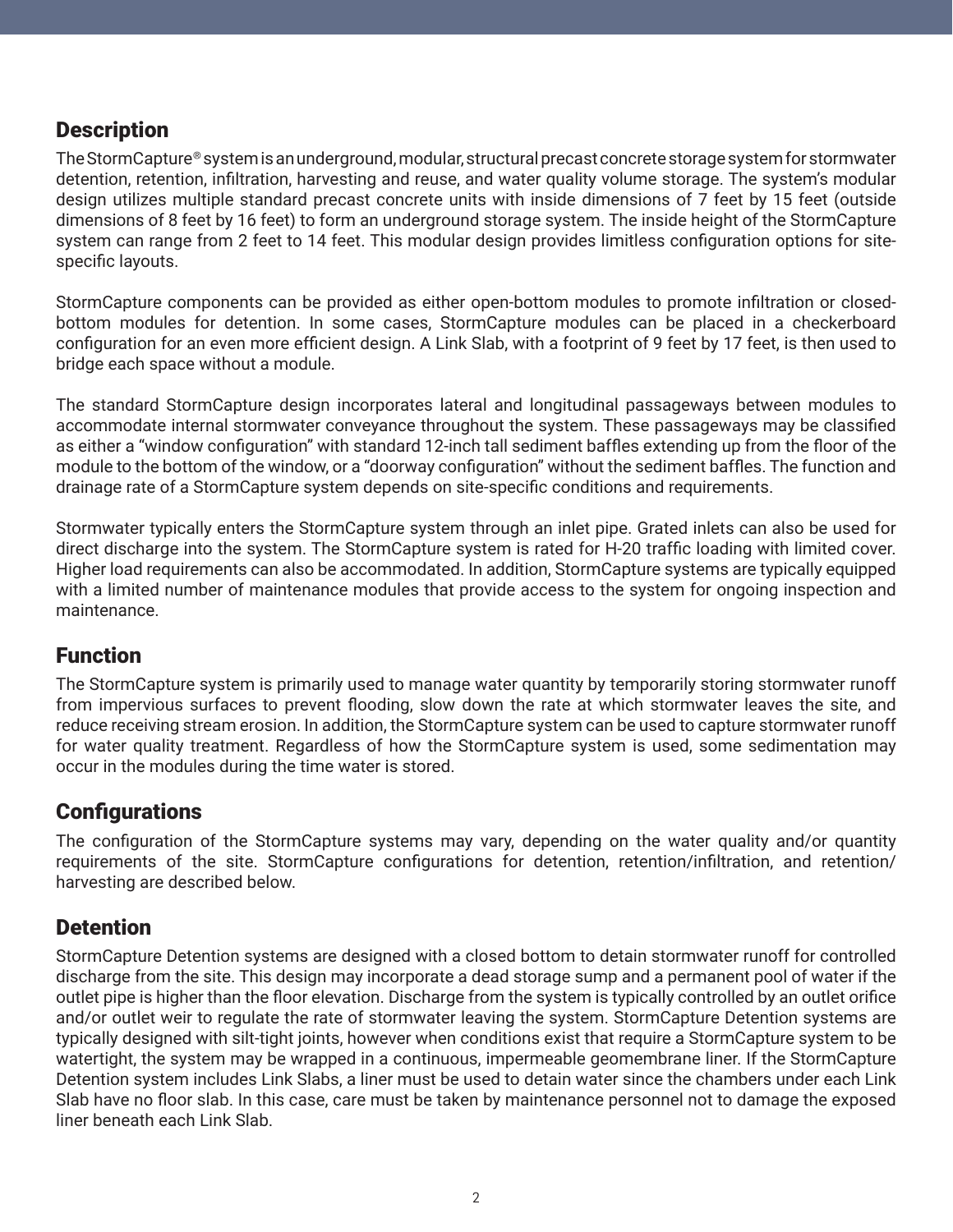#### Retention/Infiltration

StormCapture Retention/Infiltration systems are designed with an open bottom to allow for the retention of stormwater onsite through infiltration into the base rock and surrounding soils. For infiltration systems, the configuration of the base of the StormCapture system may vary, depending on the needs of the site and the height of the system. Some systems may use modules that have fully open bottoms with no concrete floor, while other systems may use modules that incorporate floor openings in the base of each module. These are typically 24-inch by 24-inch openings. For open-bottom systems, concrete splash pads may be installed below inlet grate openings and pipe inlets to prevent erosion of base rock. A StormCapture Infiltration system may have an elevated discharge pipe for peak overflow.

#### Retention/Harvesting

StormCapture Retention/Harvesting systems are similar to detention systems using closed-bottom modules, but stormwater is typically retained onsite for an extended period of time and later reused for non-potable applications or irrigation. For rainwater harvesting systems, an impermeable geomembrane liner is typically installed around the modules to provide a water-tight system.

#### Inspection and Maintenance Overview

State and local regulations typically require all stormwater management systems to be inspected on a regular basis and maintained as necessary to ensure performance and protect downstream receiving waters. Inspections should be used to evaluate the conditions of the system. Based on these inspections, maintenance needs can be determined. Maintenance needs vary by site and system. Using this Inspection & Maintenance Guide, qualified maintenance personnel should be able to provide a recommendation for maintenance needs. Requirements may range from minor activities such as removing trash, debris or pipe blockages to more substantial activities such as vacuuming and removal of sediment and/or non-draining water. Long-term maintenance is important to the operation of the system since it prevents excessive pollutant buildup that may limit system performance by reducing the operating capacity and increasing the potential for scouring of pollutants during periods of high flow.

Only authorized personnel shall inspect and/or enter a StormCapture system. Personnel must be properly trained and equipped before entering any underground or confined space structure. Training includes familiarity with and adherence to any and all local, state and federal regulations governing confined space access and the operation, inspection, and maintenance of underground structures.

#### Inspection and Maintenance Frequency

The StormCapture system should be inspected on a regular basis, typically twice per year, and maintained as required. The maintenance frequency will be driven by the amount of runoff and pollutant loading encountered by a given system. Local jurisdictions may also dictate inspection and maintenance frequencies.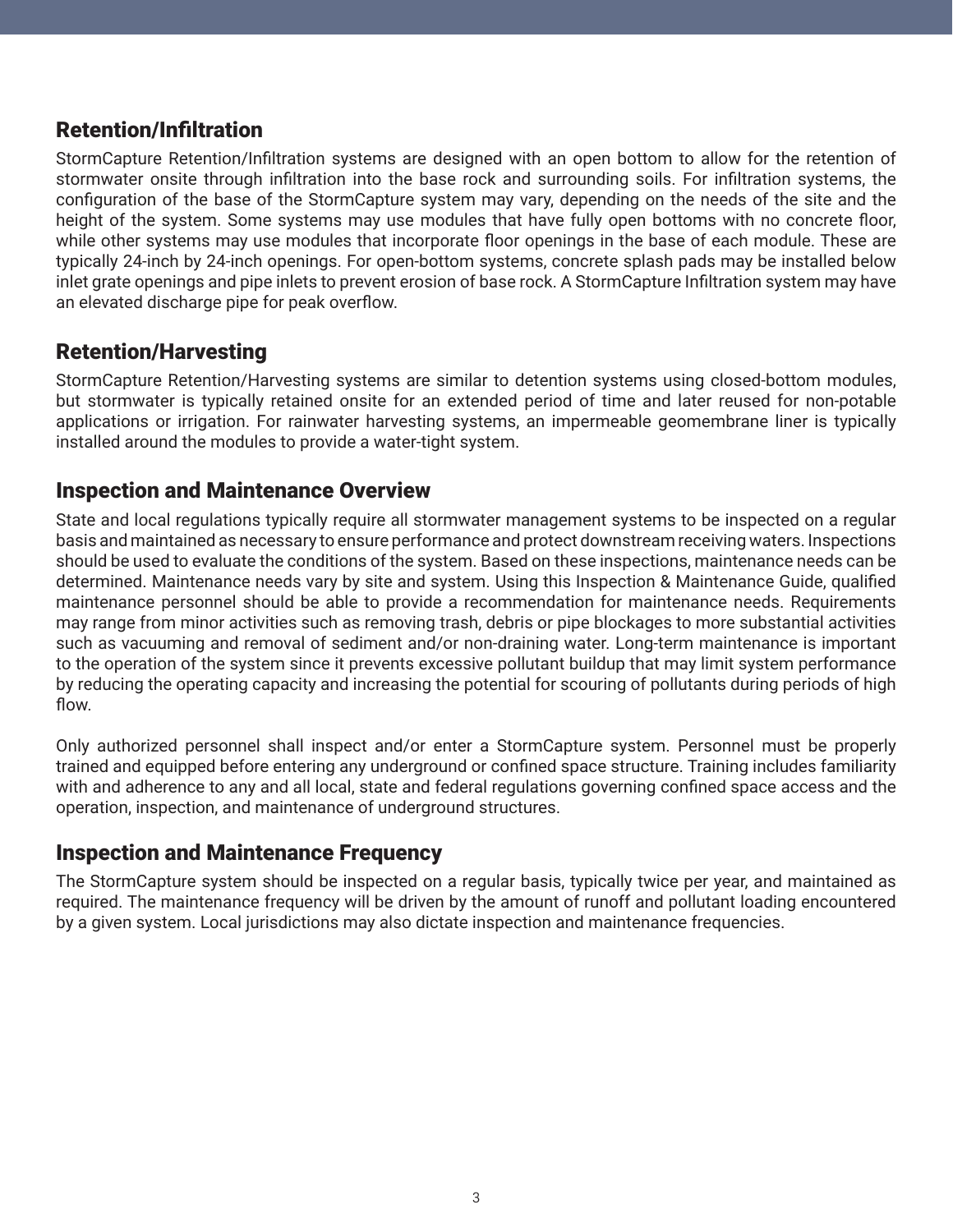#### Inspection Equipment

The following equipment is helpful when conducting StormCapture inspections:

- Recording device (pen and paper form, voice recorder, iPad, etc.)
- Suitable clothing (appropriate footwear, gloves, hardhat, safety glasses, etc.)
- Traffic control equipment (cones, barricades, signage, flagging, etc.)
- Manhole hook or pry bar
- Confined space entry equipment, if needed
- Flashlight
- Tape measure
- Measuring stick or sludge sampler
- Long-handled net (optional)

#### Inspection Procedures

A typical StormCapture system provides strategically placed access points that may be used for inspection. StormCapture inspections are usually conducted visually from the ground surface, without entering the unit. This typically limits inspection to the assessment of sediment depth, water drain down, and general condition of the modules and components, but a more detailed assessment of structural condition may be conducted during a maintenance event.

To complete an inspection, safety measures including traffic control should be deployed before the access covers are removed. Once the covers have been removed, the following items should be inspected and recorded (see form provided at the end of this document) to determine whether maintenance is required:

- Observe inlet and outlet pipe penetrations for blockage or obstruction.
- If possible, observe internal components like baffles, flow control weirs or orifices, and steps or ladders to determine whether they are broken, missing, or possibly obstructed.
- Observe, quantify, and record the sediment depths within the modules.
- Retrieve as much floating trash as possible with a long-handled net. If a significant amount of trash remains, make a note in the Inspection & Maintenance Log.
- For infiltration systems, local regulations may require monitoring of the system to ensure drain down is occurring within the required permit time period (typically 24 to 72 hours). If this is the case, refer to local regulations for proper inspection procedure.

#### Maintenance Indicators

Maintenance should be scheduled if any of the following conditions are identified during the inspection:

- Inlet or outlet piping is blocked or obstructed.
- Internal components are broken, missing, or obstructed.
- Accumulation of more than six inches of sediment on the system floor or in the sump, if applicable.
- Significant accumulation of floating trash and debris that cannot be retrieved with a net.
- The system has not drained completely after it hasn't rained for one to three days, or the drain down does not meet permit requirements.
- Any hazardous material is observed or reported.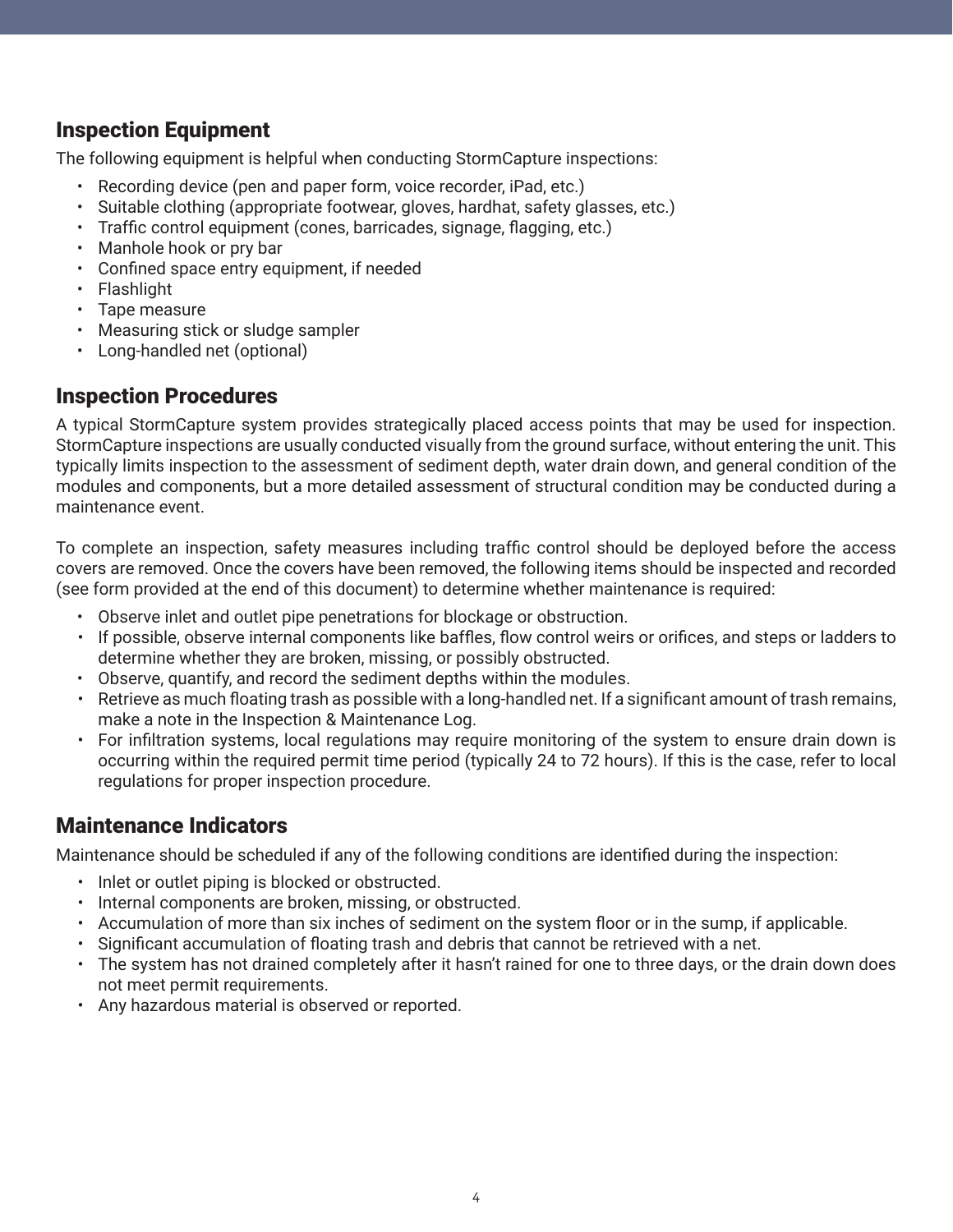#### Maintenance Equipment

The following equipment is helpful when conducting StormCapture maintenance:

- Suitable clothing (appropriate footwear, gloves, hardhat, safety glasses, etc.)
- Traffic control equipment (cones, barricades, signage, flagging, etc.)
- Manhole hook or pry bar
- Confined space entry equipment, if needed
- Flashlight
- Tape measure
- Vacuum truck

#### Maintenance Procedures

Maintenance should be conducted during dry weather when no flow is entering the system. Confined space entry is usually required to maintain the StormCapture. Only personnel that are OSHA Confined Space Entry trained and certified may enter underground structures. Once safety measures such as traffic control have been deployed, the access covers may be removed and the following activities may be conducted to complete maintenance:

- Remove trash and debris using an extension on the end of the boom hose of the vacuum truck. Continue using the vacuum truck to completely remove accumulated sediment. Some jetting may be necessary to fully evacuate sediment from the system floor or sump. Jetting is acceptable in systems with solid concrete floors or base slabs (referred to as closed-bottom systems). However, jetting is not recommended for open-bottom systems with a gravel foundation since it may cause bedding displacement, undermining of the foundation, or internal disturbance.
- All material removed from the system during maintenance must be disposed of in accordance with local regulations. In most cases, the material may be handled in the same manner as disposal of material removed from sumped catch basins or manholes.
- Inspect inlet and outlet pipe penetrations for cracking and other signs of movement that may cause leakage.
- Inspect the concrete splash pads (applicable for open-bottom systems only) for proper function and placement.
- Inspect the system for movement of modules. There should be less than 3/4-inch spacing between modules.
- Inspect the general interior condition of modules for concrete cracking or deterioration. If the system consists of horizontal joints as part of the modules, inspect those joints for leakage, displacement or deterioration.

Be sure to securely replace all access covers, as appropriate, following inspection and/or maintenance. If the StormCapture modules or any of the system components show significant signs of cracking, spalling, or deterioration or if there is evidence of excessive differential settlement between modules, contact Oldcastle Infrastructure at **800-579-8819.**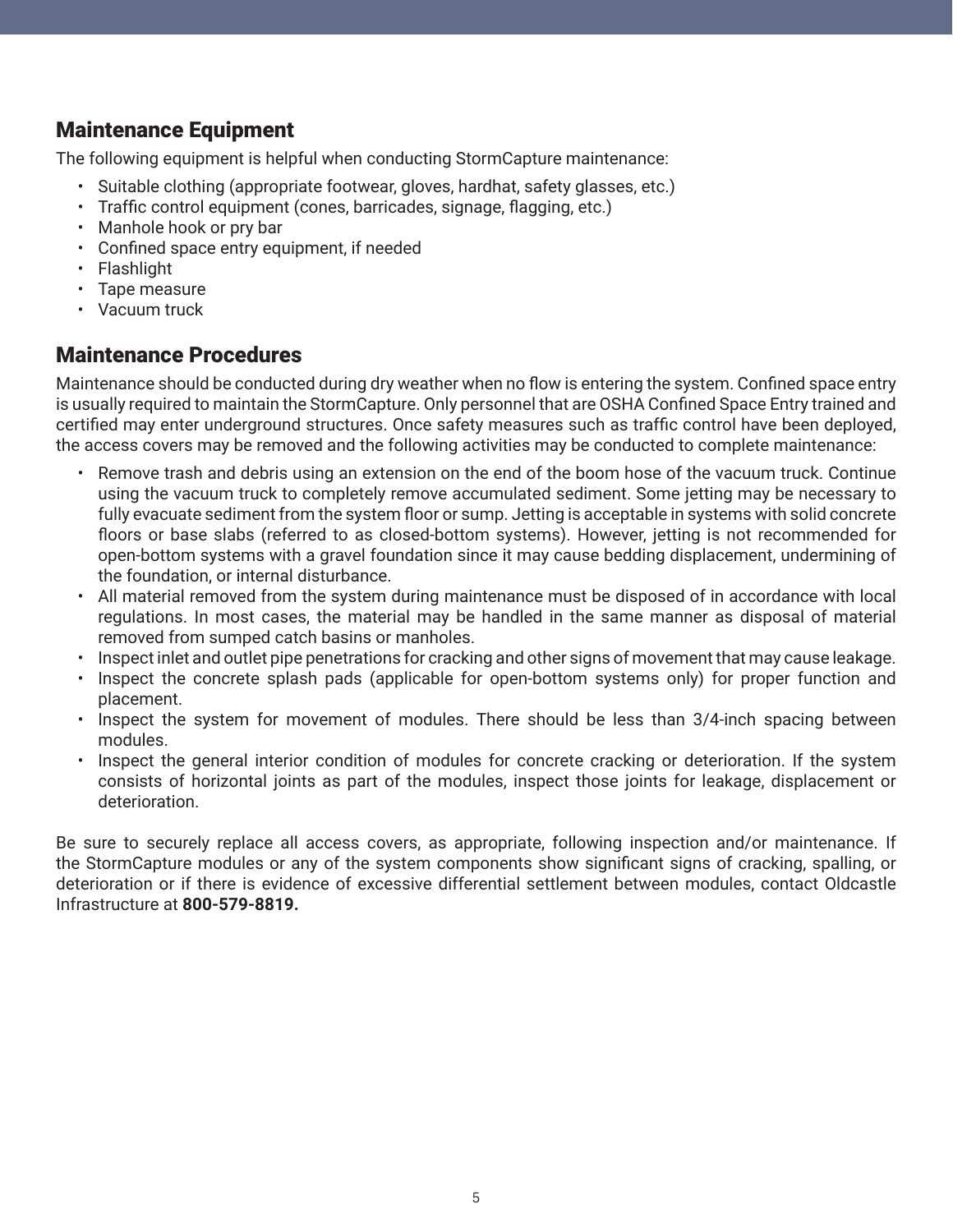| <b>StormCapture</b><br><b>Inspection &amp; Maintenance Log</b><br>Refer to as-built records for details about system size and location onsite |                                      |
|-----------------------------------------------------------------------------------------------------------------------------------------------|--------------------------------------|
|                                                                                                                                               |                                      |
| <b>System Configuration:</b>                                                                                                                  | Inspection Date_________________     |
| <b>Detention</b><br>Infiltration                                                                                                              | <b>Retention/Harvesting</b>          |
| <b>Inlet or Outlet Blockage or Obstruction</b>                                                                                                | Notes:                               |
| Yes<br><b>No</b>                                                                                                                              |                                      |
| <b>Condition of Internal Components</b>                                                                                                       | Notes:                               |
| Good<br>Damaged                                                                                                                               | <b>Missing</b>                       |
| <b>Sediment Depth Observed</b>                                                                                                                | Notes:                               |
| Inches of Sediment: _________                                                                                                                 |                                      |
| <b>Trash and Debris Accumulation</b>                                                                                                          | Notes:                               |
| Significant<br>Not Significant                                                                                                                |                                      |
| <b>Drain Down Observations</b>                                                                                                                | Notes:                               |
| Appropriate Time Frame                                                                                                                        | Inappropriate Time Frame             |
| <b>Maintenance Requirements</b>                                                                                                               |                                      |
| Yes - Schedule Maintenance                                                                                                                    | No - Inspect Again in _______ Months |